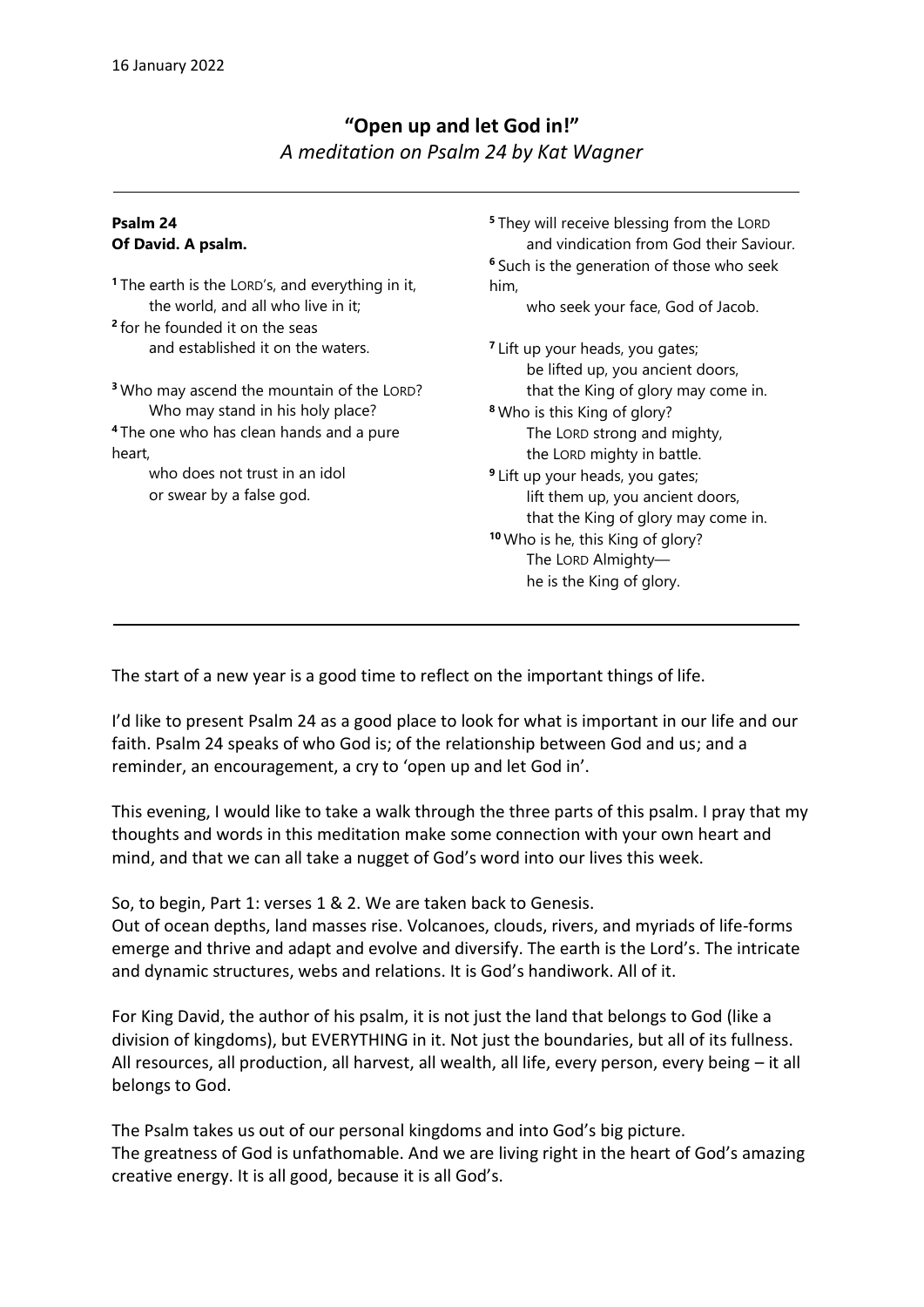The earth is the Lord's, and everything in it. (v1)

In fact, the apostle Paul quotes this very verse to confirm to the early Christians that they could eat anything, not just the 'kosher' foods. Nothing is unclean, says Paul, because "the earth is the Lord's, and everything in it" (1 Cor 10: 26).

Part 2: verses 3-6.

**<sup>3</sup>** Who may ascend the mountain of the LORD? Who may stand in his holy place?

What of us, if God is so great? How can mere humans approach such a vast and powerful God? The question is answered by verse 4. "Only those whose hands and hearts are pure, who do not worship idols and never tell lies."

Pure hands AND pure hearts. Pure actions and pure intentions. The seen and the unseen. Hands that have never worshiped idols, thoughts and emotions that have never overflowed into words which hurt others and tell lies. Such a moral standard is unreachable, unattainable, even for the most devout.

It's like an Everest-scale mountain that is impossible to even consider climbing: the climb would be technically very difficult, dangerous and inhospitable.

Just one person could 'climb the mountain of the Lord', could claim his right to stand before God. One who came to earth from God himself. A hint of Jesus in this age-old psalm of David.

But even David knew then that God was a saving God. He knew that God was a relational God. He knew that God was a God who loved to bless. Here is a hope, a chance, a glimmer of something bright that must be sought, continually pursued. The psalm says, "Such people may seek you and worship in your presence, O God of Jacob".

David's psalm pauses now.

We have been confronted with a great, creator God. And our question of who may come face to face with such a God still has the remnants of a question-mark hanging over it.

But this is not the end of the matter.

Part 3, verses 7-10. The whisper of hope becomes a shout of hope, a rousing chorus.

With David, we imagine the ancient city of Jerusalem: the city walls and fortified gates. David may have composed this psalm for the triumphant return of the Ark of the Covenant to Jerusalem. The sign of God's presence returning to his people.

"Open up, ancient gates! Open up, ancient doors, and let the King of *glory* enter!" (v7)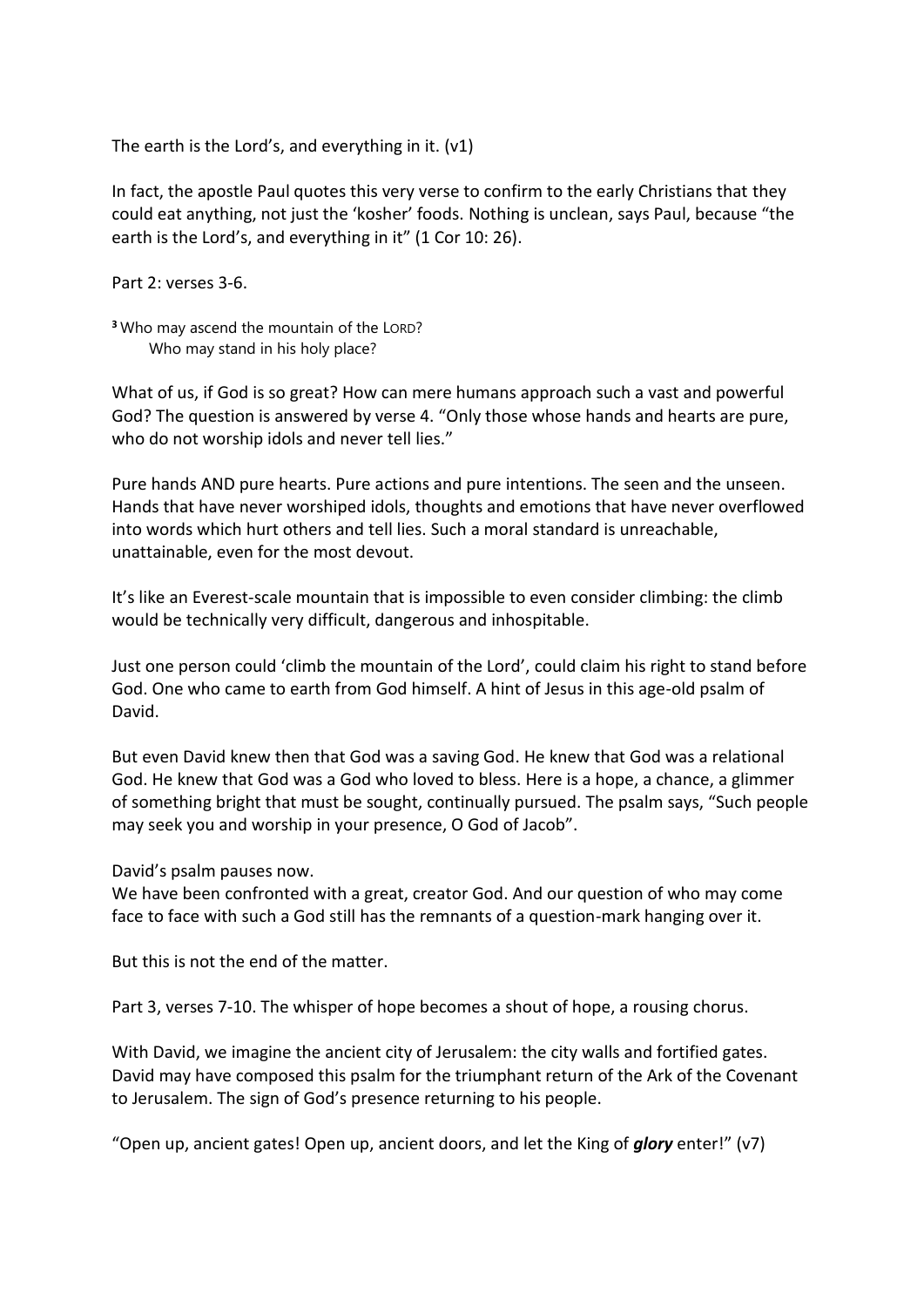This glory was the light between the cherubim on the Ark. The glory that represented God's very presence was coming up the hill towards Jerusalem.

God is not stuck up on a lofty mountain. God himself comes to the people. God himself approaches the door.

Those outside the gates shout, "Open up, ancient gates and let the King of glory enter". Those inside the city walls reply, "Who is the King of glory?" And they reply: "The Lord, strong and mighty; the Lord, invincible in battle." This great God wants to be within the city. This great God does not want to stay 'out there', this great God wants to be within.

"Open up, ancient doors, and let the King of glory enter!" Once again, the question from within: "Who is the King of glory?" A doubt, a little uncertainty. Does this glorious King really want to come in? Do we really want this King here with us? Once more the answer: "The Lord of Heaven's Armies – he is the King of glory".

And so the psalm celebrates the Ark of the Covenant entering into Jerusalem.

And here's the really interesting bit: According to Jewish history, this psalm was always read as part of Jewish temple worship on the first day of the week. And on such a day many years later, Jesus rode a humble donkey up the path to Jerusalem and entered through the city gates. At that very moment, we can imagine the temple priests crying out the words, "Open up, ancient gates, open up, ancient doors, and let the King of glory enter!"

How can a mighty God enter into a city? How can we let God into our lives? His coming-in does not make him smaller or less powerful. His openness does not diminish his glory or might. But we can be sure, when the door is opened, he WILL come in. Revelation 3: 20: "Here I am! I stand at the door and knock. If anyone hears my voice and opens the door, I will come in and eat with that person, and they with me."

A psalm in three parts: A statement of God's greatness; a question of our relationship with God; and a cry to open up and welcome him in.

So, in this new year, let me encourage you to open up your gates and let God in. Open up your doors, and let God in. He is standing there and knocking.

How is God knocking on your door this year?

Open yourself to God, who comes close to you through the little ones, the asking ones, the needing ones, the loving ones, the crying ones, the least of all.

Open up and let God in. Unclench your fists, open your hands, make space in the palm of your hand to receive a gift, and make space for another's hand to rest in yours. Open your heart, let fresh blood flow in. Let old blood be renewed and re-oxygenated. Open yourself to